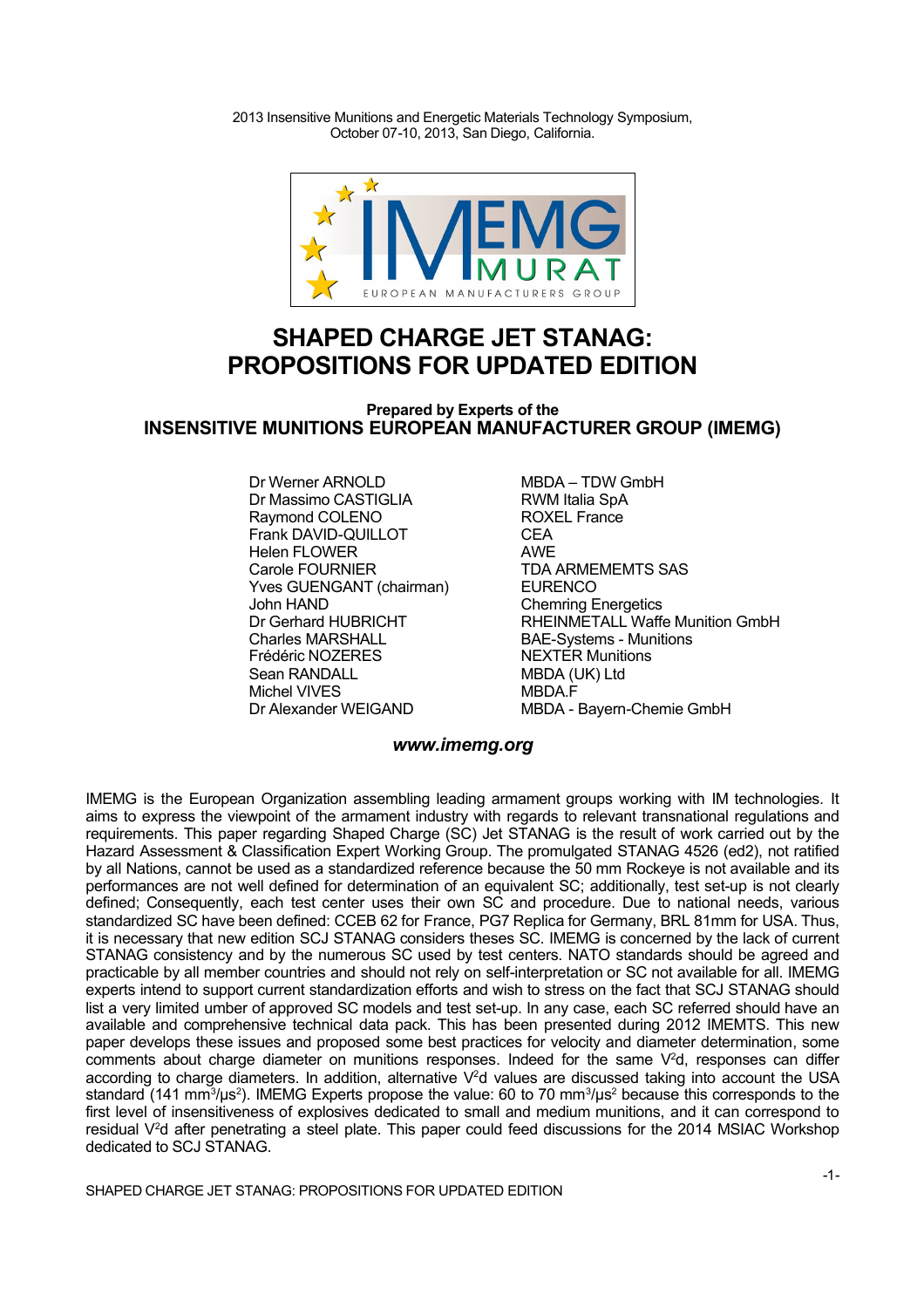# **1 INTRODUCTION**

IMEMG is the European Organization assembling leading armament groups working with Insensitive Munitions (IM) technologies. It represents a total of 20 companies from France, United Kingdom, Germany, Italy, Norway and Sweden. It aims to express the viewpoint of the armament industry with regards to transnational regulations and requirements in the field of munitions safety. It is acting as a focal point of contact for members' domestic authorities, EDA (European Defence Agency) and MSIAC. In order to explore technical topics and background from IM signature determination, it has established several EWG (Expert Working Group) dedicated to various point-of-interests:

- Computer Models for IM Performance,
- Cost & Benefit Analysis,
- Fast Cook-off Test Procedure,
- Effects of Ageing,
- Hazard Assessment & Classification.

This paper is the result of feedback and analysis made by experts belonging to the Hazard Assessment & Classification EWG.

The promulgated STANAG 4526 (ed2): SHAPED CHARGE JET – MUNITIONS TEST PROCEDURE, cannot be used as a standardized reference for the following reasons:

- it is not ratified by all Nations;
- the 50 mm Rockeye Shaped Charge is not readily available and its performance is not correctly defined for determination of an equivalent Shaped Charge;
- test set-up is not clearly defined (conditioning plate, target nose, ...);
- each Test Center uses their own Shaped Charge and test procedure.

Recent feedback from Afghanistan and Iraq has led to a Threat Hazard Analysis review. Many National Authorities are choosing / designing specific Standard Shaped Charges which would be representative of numerous RPG7 types:

- France has chosen CCEB 62 Shaped Charge already used for IM design studies,
- Germany has developed a PG-7 replica,
- US MIL-STD-2105(D) specifies a standardized 81mm Shaped Charge.

This IMEMG presentation gives the industrial experts points-of-view to the IM community, IMEMG is concerned by the lack of consistency described above. NATO standards should be agreed and practicable by all member countries and should not rely on self-interpretation or Shaped Charges that are not available for all. IMEMG experts intend to support current standardization efforts and wish to stress the fact that a new STANAG 4526 edition should refer to a very limited number of approved Shaped Charge types and test set-up.

This new paper develops these issues and proposed some best practices for velocity and diameter determination, some comments about charge diameter on munitions responses. Indeed for the same  $V^2$ d, responses can differ according to charge diameters. In addition, alternative  $V^2$ d values are discussed taking into account the USA standard (141  $mm<sup>3</sup>/\mu s<sup>2</sup>$ ). IMEMG Experts propose the value: 60 to 70 mm3/μs2 because this corresponds to the first level of insensitiveness of explosives dedicated to small and medium munitions, and it can correspond to residual V<sup>2</sup>d after penetrating a steel plate. This paper could feed discussions for the 2014 MSIAC Workshop dedicated to SCJ STANAG.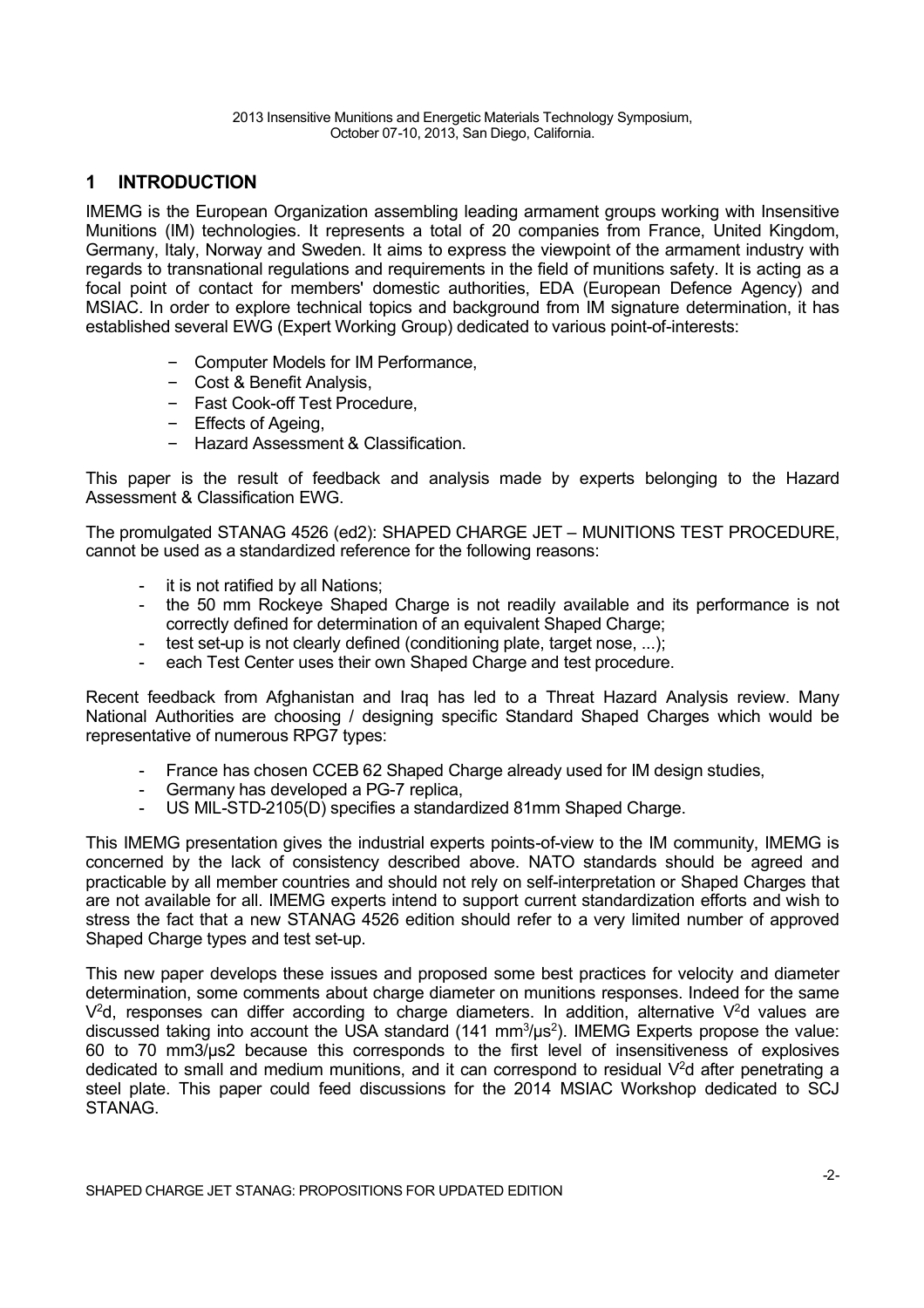# **2 CURRENT SITUATION**

# *2.1 REFERENCE DOCUMENTS*

STANAG 4439 edition 3 specifies as a threat: Shaped Charge Weapon Attack, with a maximum response, Type III, according to Munition Test Procedure, the STANAG 4526.

AOP 39 edition 3 dictates that:

- the Baseline Threat Range considers shaped charge caliber up to 85 mm diameter,
- for the purpose of IM, shaped charge would be "broadly representative of Rocket Propelled Grenades and top attack bomblets",
- Shaped Charge has to be the 50mm Rockeye or equivalent  $V^2$ d charge.

Nevertheless, the use of conditioning plate is not really defined; it can be used to adjust the  $V^2$ d value to be compliant with 50mm Rockeye.

## *2.2 STANAG 4526: SHAPED CHARGE JET – MUNITION TEST PROCEDURES*

The STANAG 4526 (ed2) SHAPED CHARGE JET – MUNITIONS TEST PROCEDURE is the current full scale test procedure to characterize munitions responses to shaped charge jet impact, more precisely, according to the standard test procedure; it is designed "for determining the level of reaction of a munition when hit by a typical top attack bomblet shaped charge jet". This STANAG has been promulgated on 10 December 2004; nevertheless it isn't ratified by all NATO nations. It indicates some inconsistent values about Rockeye 50mm; this has been confirmed during an MSIAC workshop (IM Technology Gaps - June 2011).It is presented in Ernest L. Baker's paper "*Rocket Propelled Grenade Shaped Charge Initiation Test Configuration for IM Threat Testing".* Moreover, 50mm Rockeye is not available in many countries, so, it is not used in IMEMG's Nations. Additionally this former charge has poor performances (not straight shaped charge jets) and a rather big scatter in the performance with the consequences of a presumably bad repeatability.

The  $V^2$ d value is the current link between different shaped charges. One is allowed to use various shaped charges as long as they have the same  $V^2$ d value. But these values noted in Table 1 of STANAG 4526 (see following) are much too high by at least a factor of two.

| Threat                                      | Representative $V^2D$ (mm <sup>3</sup> / $\mu$ s <sup>2</sup> ) |
|---------------------------------------------|-----------------------------------------------------------------|
| <b>Top Attack Bomblet</b>                   | 200                                                             |
| SCJ with characteristics of 50mm<br>Rockeye | 360                                                             |
| Rocket Propelled Grenade                    | 430                                                             |
| Anti-Tank Guided Missile                    | 800                                                             |

| Table 1: Standardized V <sup>2</sup> d values for a copper jet |
|----------------------------------------------------------------|
|                                                                |

For example, the RPG-7 performances: typical measured values for the jet tip are:  $V \sim 7.5$  mm/ $\mu s$  and d ~ 3 mm which give a V<sup>2</sup>d value of ~ 170 mm<sup>3</sup>/µs<sup>2</sup> instead of 430 mm<sup>3</sup>/µs<sup>2</sup> as noted in the STANAG 4526 Table 1, i.e. a factor of 430/170 = 2.5 too large.

That means – because  $V^2d$  is the link between different shaped charges - it is very important to define exactly how V and d should be measured. Both numbers V and d are not constant but vary over the SCJ length. Also the scattering within the measurements should be taken into account. That has to be considered for a new STANAG 4526 edition.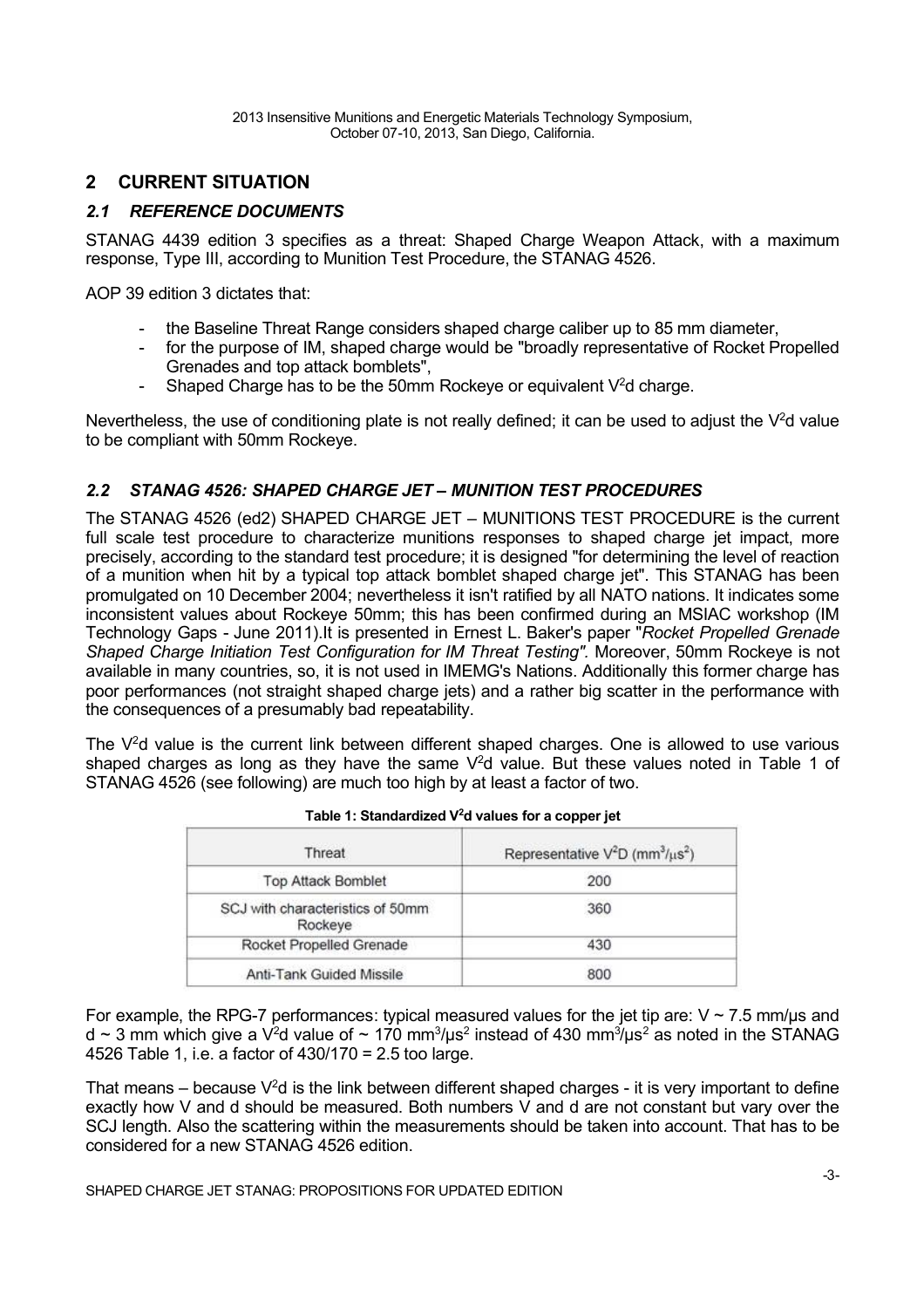In addition, it is indicated that conditioning plate can be used to adjust the  $V^2$ d value. Nevertheless, these plates can have two opposite effects: plate debris propelled into tested item generating an additional stimulus, slug of the jet core can be stopped limiting stimulus diameter.

## *2.3 EXAMPLES OF DIFFERENT USES IN IMEMG NATIONS*

Many tests have been conducted in Europe using very large number of different charges from 20 mm sub-munition to 120 mm anti-tank.

Sometimes, tests have been done with a specified shaped charge; more often the main reason for the use of a particular shaped charge was that the charge was available at the date of the test and "compatible" with specifications; Or also, a shaped charge allowing to pass the requirement even if the THA (Threat Hazard Analysis) is not really establish to define this shaped charge.

So, test conditions differ between from test centers to another; no precise rule is defined about the use of conditioning plate, it is often a customer requirement; the distance between charge and specimen is generally the usual stand-off, but it is not sure; it is same for the use (or not) of in-service target nose.

### *2.4 COMPARISON OF IM SIGNATURES*

As is summarized above, lack of precise stimulus and test conditions means that Shaped Charge Jet Impact Tests are performed according to numerous different procedures, the main parameters are listed below:

- Shaped Charges:
	- o Diameters can be from 45 mm to 120 mm,
	- o In-service charge: with or without target nose,
	- $\circ$  High performance (tapered & fast) jet / un-optimized and cheap charge,
	- $\circ$  Cone material density,
- Conditioning plate use,
- Stand-off value,
- Break-up time,
- Penetration capability

Due to these variations, it is difficult to compare IM Signatures when these are only listed in a table with the AOP39 color-coded boxes; which is the current situation.

## **3 COMMENTS ON CURRENT CHANGES**

### *3.1 CURRENT TRENDS IN THREAT DEFINITION*

Recent feedback from Afghanistan and Iraq has led to a Threat Hazard Analysis review; RPG-7 is now recognized as the sole / the main shaped charge threat. Due to lack of RPG-7 reliability across various manufacturers, it is necessary to develop a RPG-7 surrogate. Thus, many nations are designing their own RPG-7 surrogate and/or Standardised Shaped Charge, for example:

- France : CCEB 62;
- Germany : 75 mm Shaped Charge "PG-7 German replica";
- USA: LX-14 81mm Shaped Charge (MIL-STD-2105(D) requirement).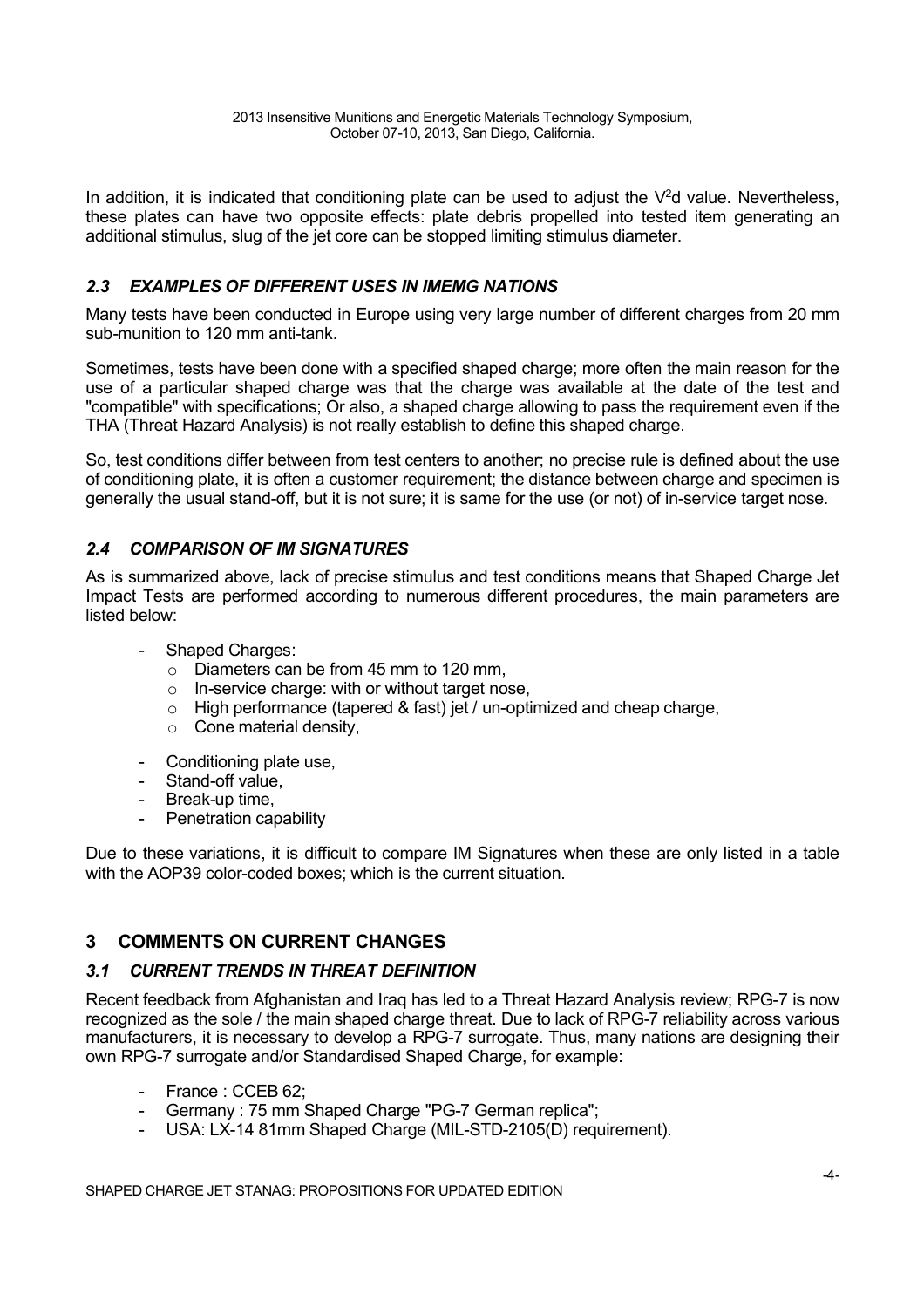### **3.1.1 FRANCE**

CCEB 62 is now the French Standardized Shaped Charge for Insensitive Munition Signature assessment in agreement with MoD Instruction N°211893/DEF/DGA/INSP/IPE on 21 July 2011. It is designed to be used to implement STANAG 4526. It is defined in the French Standard Test Procedure: NF T70-511. Its performances characteristics (i.e. V<sup>2</sup>d) are available (nevertheless new confirmation performance tests are in progress). Good jet quality can be noticed (straightness diameter), picture (figure 4) shows CCEB62 free jet at two successive times.

### **Figure 1: CCEB62 Jet X-Ray picture at two successive times**



CCEB 62 (Assessment Shaped Charge) is not equipped with a target nose; conditioning mild steel plates can be used according to THA or for Critical Thickness determination (detonation/no detonation) in relation with V2d.

#### **V<sup>2</sup>d (mm<sup>3</sup> /μs<sup>2</sup> ) 203 103 93 82.5 72 62 41.5 52 31 21 Steel Plate thickness (mm) 0 20 25 40 60 80 110 150 200 280**

### **Table2: CCEB62 V <sup>2</sup>d according to conditioning plate thickness**

*Confirmation tests are in progress*

## **3.1.2 GERMANY**

The Test Procedure in Germany has not yet been defined; it will use a PG 7 surrogate designed by Dynamit Nobel (DND) for the MoD. The test setup will be defined according to the STANAG with a  $V^2d$ stimulus according to a THA.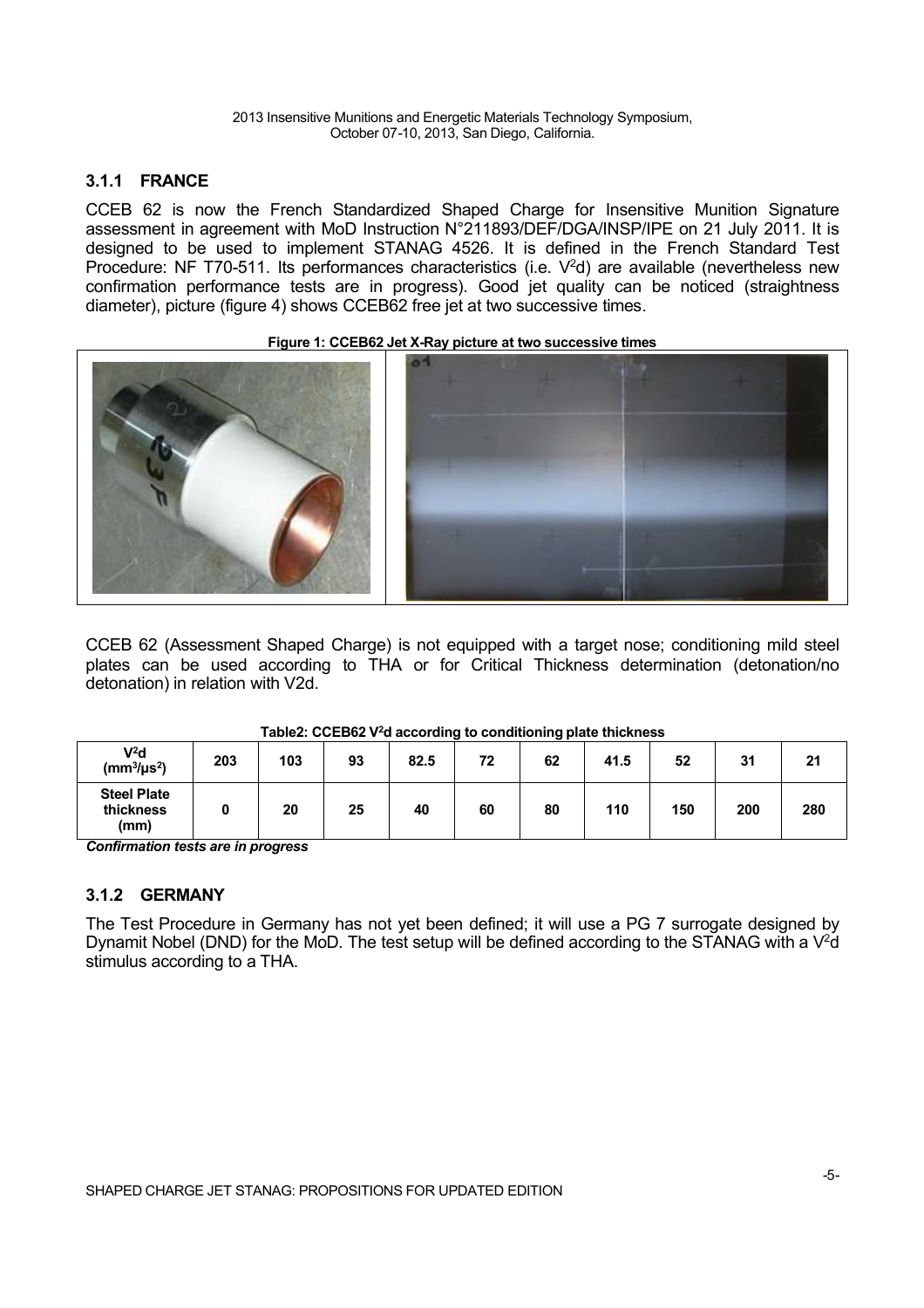2013 Insensitive Munitions and Energetic Materials Technology Symposium, October 07-10, 2013, San Diego, California.



### **Figure 2: German PG-7 replica (75 mm diameter)**

### **3.1.3 USA**

USA MIL-STD-2105(D) defines LX-14 81mm Shaped Charge (BRL 3.2) as the Standardised Charge for vulnerability assessment. Charge design and performances are available (E. L. Baker's Paper)., Tests seem to always be carried out with a 4" aluminum conditioning block. In that situation, the resultant  $V^2$ d is 141 mm<sup>3</sup>/µs<sup>2</sup>. Nevertheless, the LX14 explosive charge characteristics are not precisely defined; thus, there is no real guarantee that various LX14 charges manufactured by different producers will have the same performance, thus they should be checked.

### **4 IMEMG's CONCERNS & COMMENTS**

### *4.1 HARMONISATION NEEDS*

IMEMG is concerned by the lack of consistency in various test procedures since it leads to increased costs when tests have to be duplicated in the different NATO nations. There are distortions in performance when two comparable munitions can have different IM Signatures due to different test procedures. Finally, it clouds the users' ideas about the real threat that a munition has passed.

Today, it is difficult to compare munitions responses to Shaped Charge Jet attack; NATO standards should be agreed and practicable by all member countries and should not rely on self-interpretation or Shaped Charges not available to all member nations,

IMEMG experts intend to support current standardization efforts and wish to highlight the fact that the next STANAG 4526 edition should list a very limited number of approved Shaped Charge types and test set-ups. In any case, each Shaped Charge referred to must have an available and comprehensive technical data pack available for other nations.

### *4.2 STANDARDISED SHAPED CHARGES*

Standardized shaped charges have been designed to create an accurate RPG-7 surrogate. USA MIL-STD-2105(D) has been firstly designed. It establishes a V<sup>2</sup>d reference value equal to 141 mm<sup>3</sup>/µs<sup>2</sup>.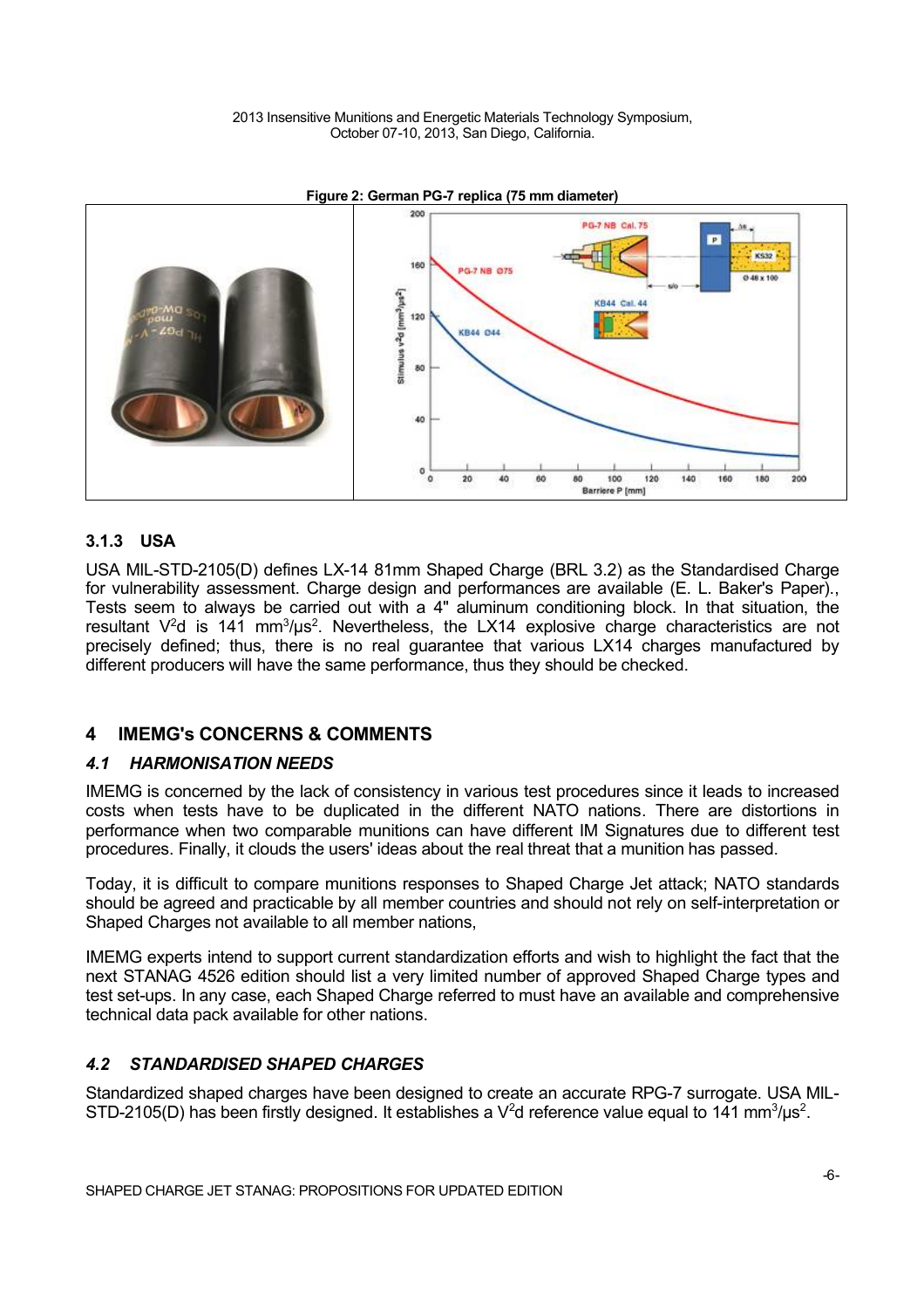Nexter's CCEB62 shaped charge has been selected to be the French standard. Its V<sup>2</sup>d can be adjusted to the same value: 141 mm $3/\mu s^2$  through the use of a conditioning plate.

Dynamit Nobel's PG7 surrogate has been chosen to be the German Standard. The V<sup>2</sup>d can also be adjusted to the same value: 141 mm $\frac{3}{\mu}$ s<sup>2</sup> through use of a conditioning plate.

Thus, it seems that shaped charge jet harmonization has started, even if charges themselves are different for each nation. Nevertheless,  $V^2$ d tolerance has to be specified and charge diameter would be reasonably closed. This is detailed following.

# *4.3 SHAPED CHARGE PERFORMANCE CHARACTERIZATION*

Shaped charge jet characterization is not a simple process. It is illustrated with the incorrect values indicated in STANAG 4526 about the 50 mm Rockeye. This section illustrates the main facts. It is important that the next STANAG 4526 edition should list minimum requirements for shaped charge performance determination.



Measuring the V<sup>2</sup>d is not easy or trivial. It is done through X-ray pictures (e.g. Figures 3 & 4). Which is diameter value to be considerer; is it the tip diameter? Is it the average diameter between fixed positions? What is the velocity? At which stand-off?

**Figure 4: Figure 4: Measurement of jet characteristics from a X-ray pictures (115mm diameter charge)**



SHAPED CHARGE JET STANAG: PROPOSITIONS FOR UPDATED EDITION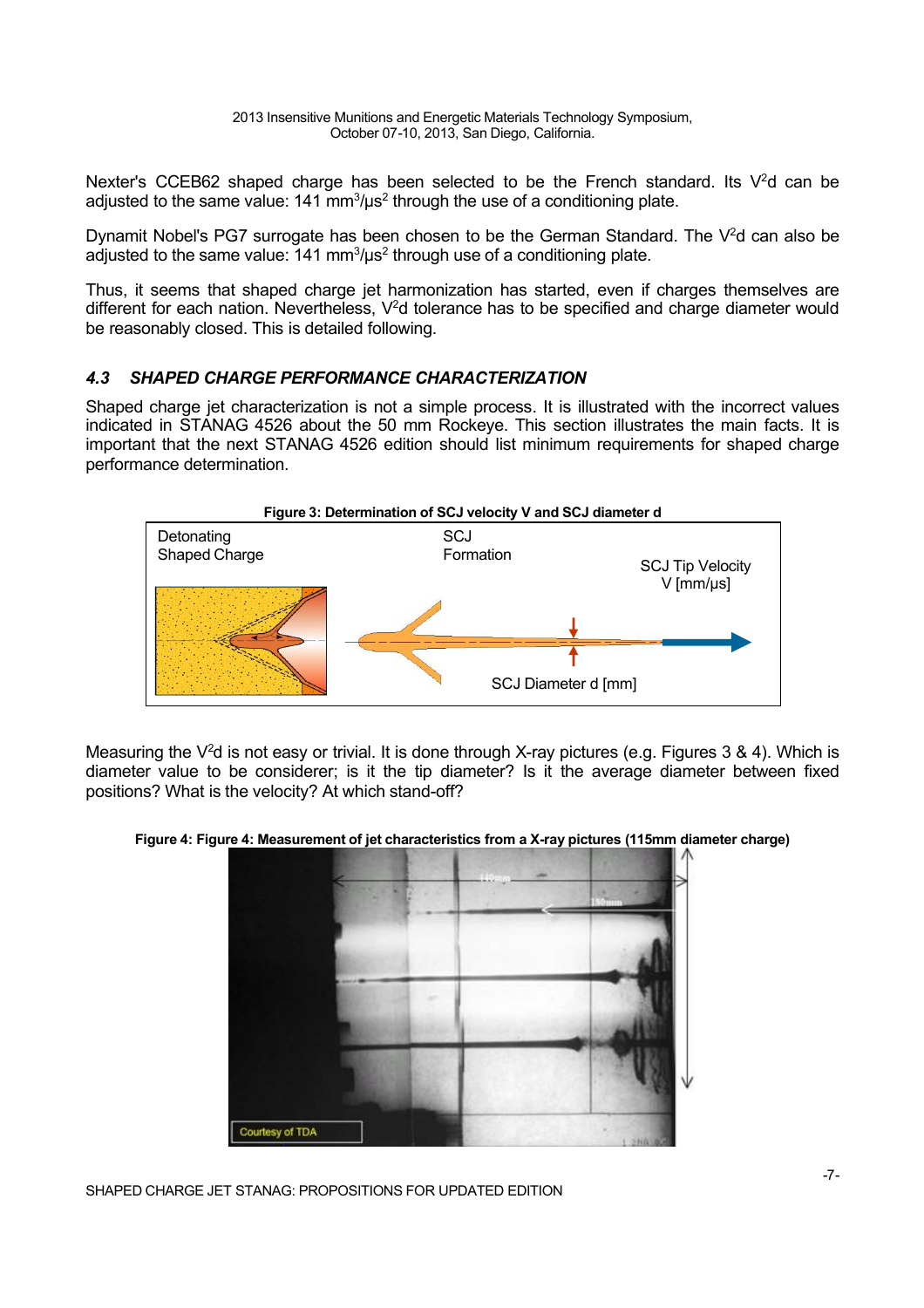2013 Insensitive Munitions and Energetic Materials Technology Symposium, October 07-10, 2013, San Diego, California.

On picture 5, a grey scale value has to be defined to determine where the Shaped Charge jet diameter "ends". Experiments with different grey scales gave different diameters by almost a factor of two. Also the measuring of the jet velocity behind a steel barrier P is not trivial and can be a source of additional scattering - exacerbated by the squaring of the velocity.



**Figure 5: Measurement of SCJ particles from a X-ray pictures or a rotating mirror camera (MBDA TDW)**

Additionally, the V<sup>2</sup>d level tolerance would be specified with reasonable narrow gap. For 141 mm<sup>3</sup>/µs<sup>2</sup> value, this tolerance could be  $+$ /- 10 % or  $+$ /- 14 mm<sup>3</sup>/µs<sup>2</sup>. For each standardized Shaped Charge type, the conditioning plate must be precisely defined, of course the thickness, but also the precise reference of steel or aluminum.

### *4.4 STANDARDISED TEST PROCEDURES*

Test set-up can have a real influence on tested munition response. This is illustrated through the MBDA TDW study summarized below. A generic (or standard) cased (10 mm thick steel) explosive charge filled with PBX was initiated with two different shaped charges jets: KB44 (caliber 44 mm) and PG-7 Replica (caliber 75 mm). The charges responses from Type VI to Type I were evaluated. Results are summarized in figure 8.



**Figure 6: Item responses vs. V2d stimulus according to test configurations (MBDA TDW)**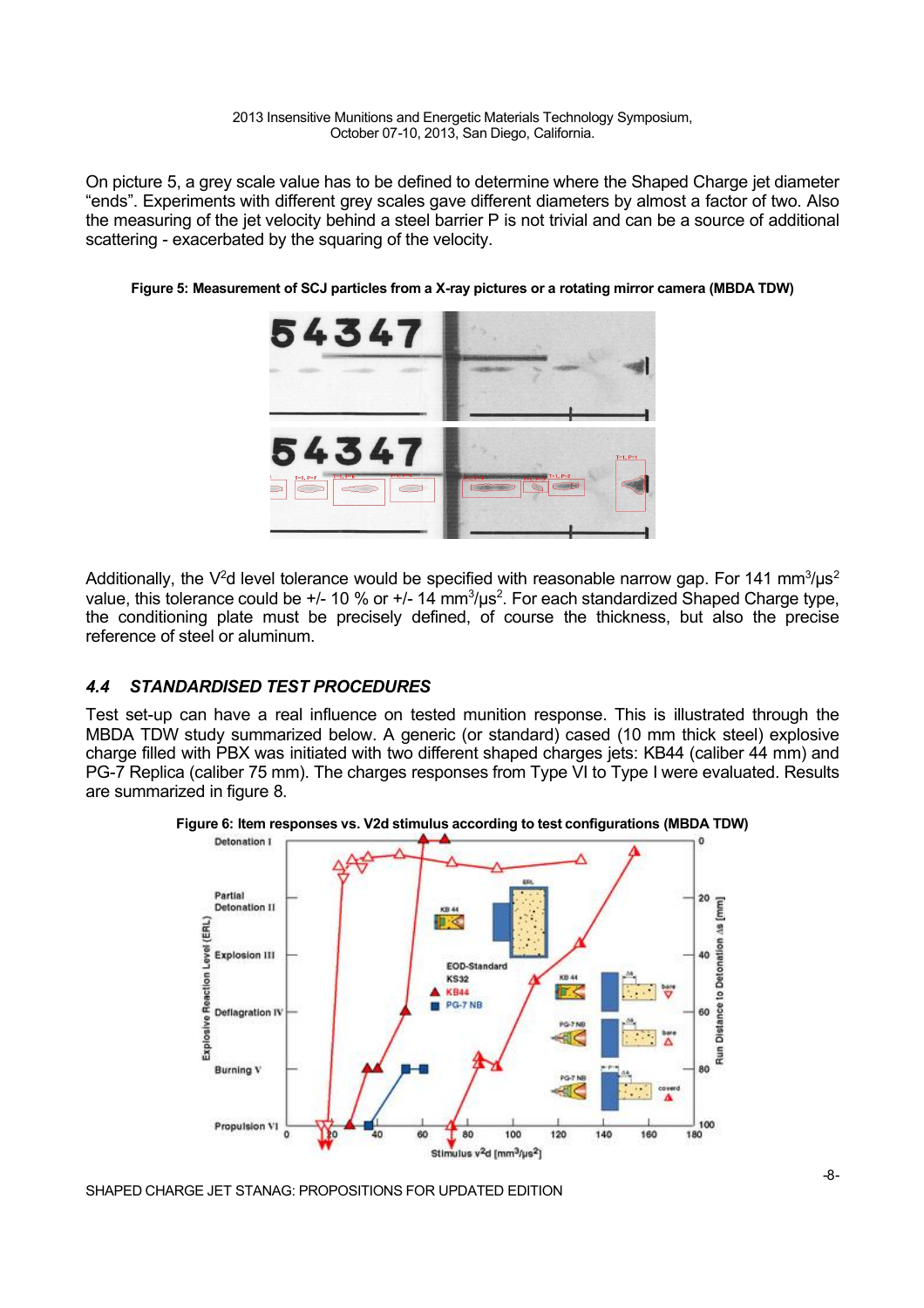The filled symbols indicate the tests with the cased generic charge. At a same stimulus of  $V^2$ d around 55 / 60 mm $^{3}$ /µs $^{2}$  (see figure 8):

- a low order "burning" reaction (Explosive Reaction Level = V) is observed if the shoot is done with PG-7 (blue squares),
- But a full detonation (ERL = I) is observed if the KB44 (red triangles) is used.

That could mean not only  $V^2d$  is important for the reaction level but also V and d themselves. Conclusion: future standard STANAG Shaped Charge should not vary too much in caliber. That is another reason why it is necessary to standardize the STANAG shaped charge and also the test setup in the next STANAG 4526 edition

### *4.5 ALTERNATE V <sup>2</sup>D VALUE*

Moreover, a V2d stimulus of  $\sim 141 \text{ mm}^3/\mu\text{s}^2$  would be much too high (see figure 6); at that stimulus most charges (including small critical diameter insensitive PBX) would detonate; only few EIS (Extremely Insensitive Substance in accordance with UN HD 1.6) would survive. STANAG should define different stimuli according to Life Cycle and Threat Hazard Assessment (comparable to the Fragment impact test STANAG with a defined STANAG projectile and velocities of  $\sim$  1850 m/s or  $\sim$ 2500 m/s).

If standard procedure is defined with the stimulus:  $V^2$ d is ~ 141 mm<sup>3</sup>/µs<sup>2</sup>, then alternative procedure could consider stimulus around 60 / 70 mm<sup>3</sup>/ $\mu$ s<sup>2</sup>. This point would be topic to be discussed for next edition of STANAG 4526.